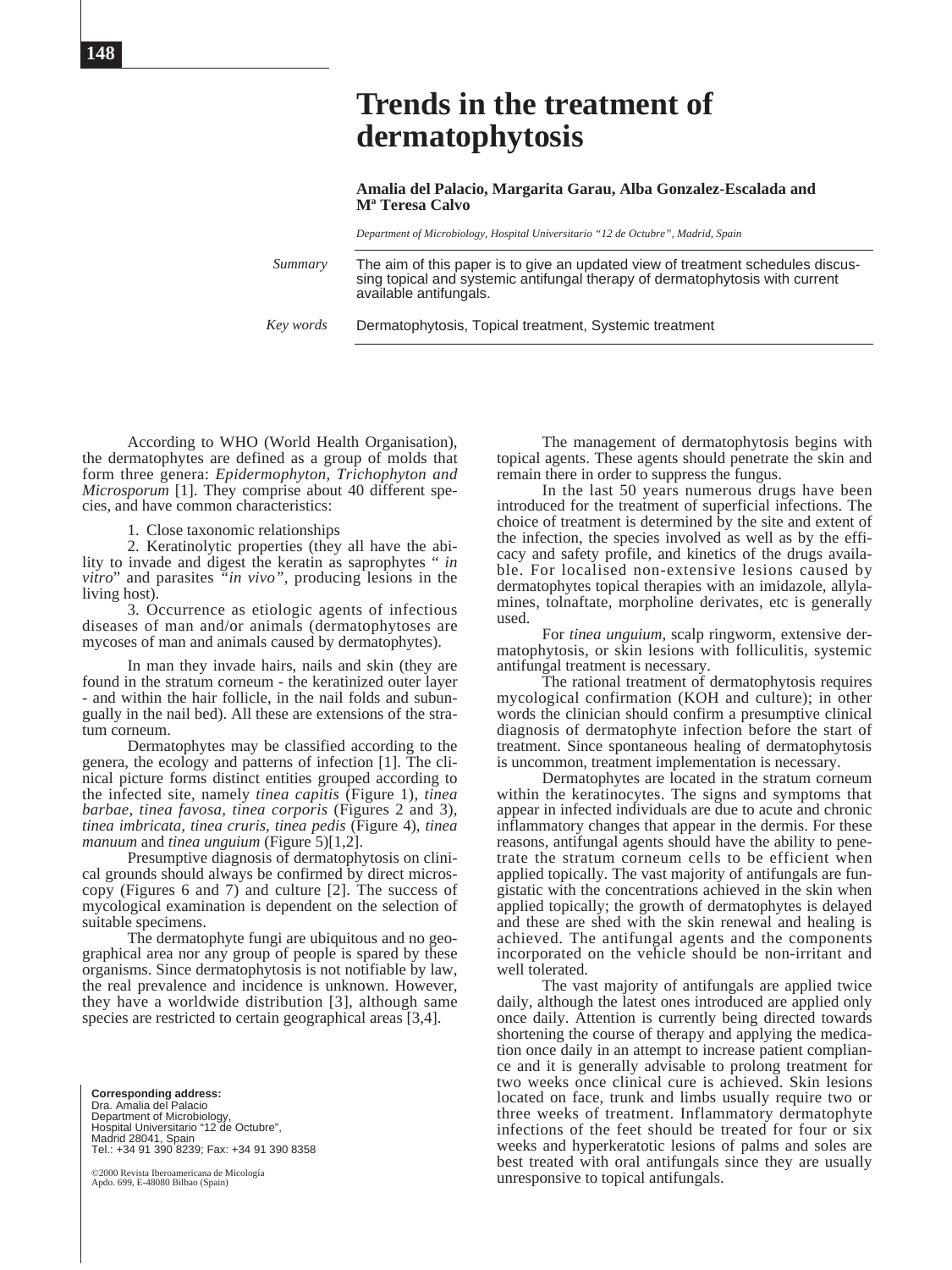

Figure 1. Tinea capitis. Highly inflammatory form (kerion) due<br>to T. tonsurans.



Figure 3. Extensive *tinea corporis* due<br>to T. *gallinae* in a patient with AIDS.



Figure 5. Toe nail onychomycosis due to T. rubrum.



Figure 7. Direct microscopy of hair showing dermatophyte hyp-hae and spores. KOH (400x).



Figure 2. Ringworm due to M. canis.



Figure 4. Tinea pedis interdigitalis due to T. rubrum.



Figure 6. Direct microscopy with dematophyte hyphae. KOH (400x).

Topical treatment of dermatophytosis is possible with non-extensive lesions, the application of medication should be done rubbing it in gently in the affected skin area and should exceed (surpass) one cm. of healthy skin. It is important that the patient follows the application of treatment with the schedule recommended by the doctor.

Oral treatment is indicated in widespread skin lesions, *tinea capitis*, *tinea barbae, tinea unguium,* in skin lesions with folliculitis, and when either there is no response to topical treatment or tolerance is not adequate.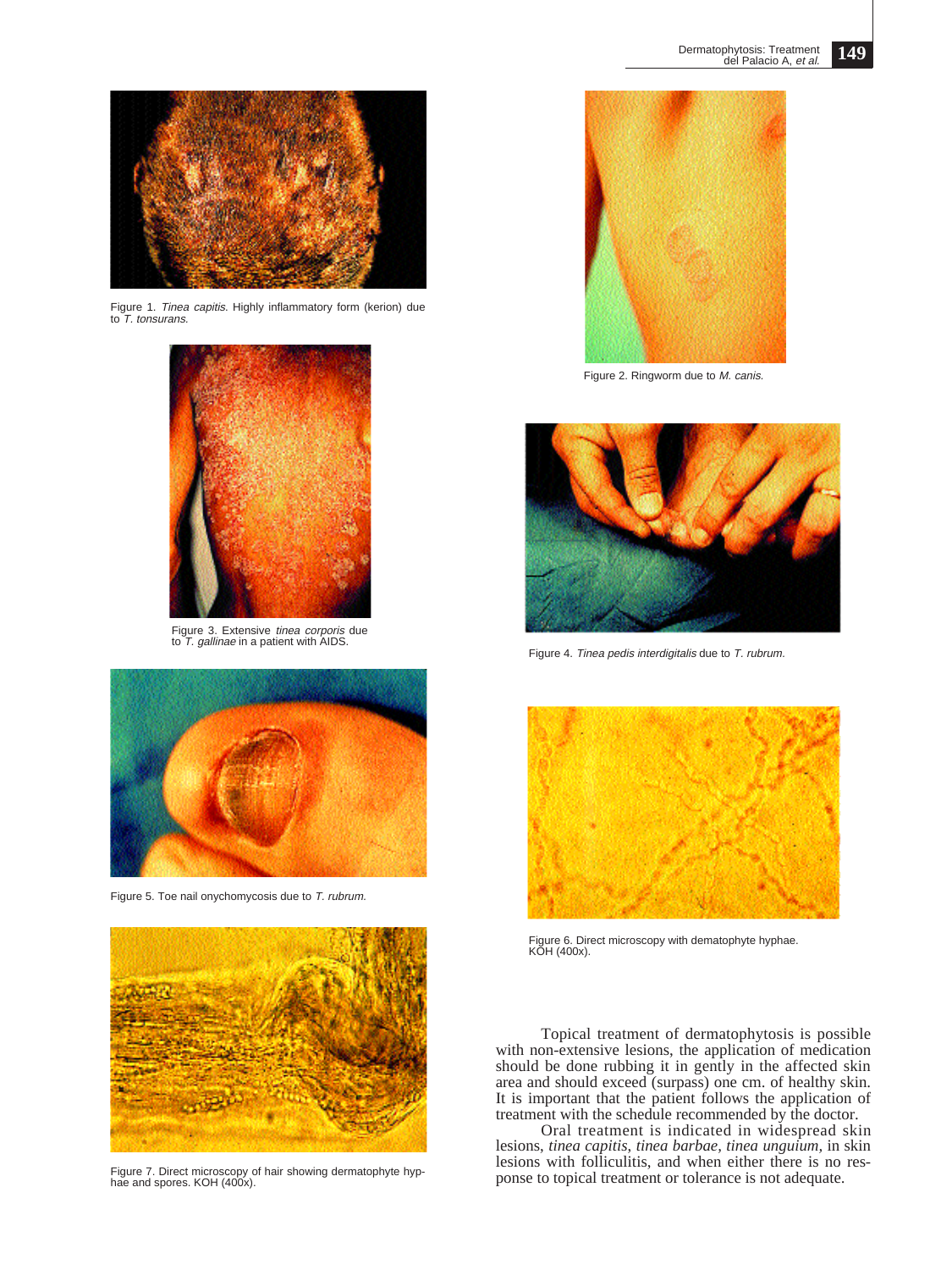# **Oral antifungal agents for the treatment of dermatophytosis**

The oral compounds with the potential for treating dermatophytosis are shown in table 1.

**Table 1**. Oral antifungal agents for the treatment of dermatophytosis.

| Class                | Drug                                        |  |  |
|----------------------|---------------------------------------------|--|--|
| <b>Miscellaneous</b> | Griseofulvin                                |  |  |
| Azoles               | Ketoconazole                                |  |  |
| Triazoles            | Itraconazole<br>Fluconazole<br>Voriconazole |  |  |
| Allylamines          | Terbinafine                                 |  |  |

Griseofulvin is still currently the gold standard for treatment of dermatophytosis (excluding *tinea unguium*) since being introduced clinically in the sixties following the observations of Gentles [5]. This antifungal, produced by a *Penicillium* sp., has successfully eradicated dermatophyte infections. This drug has been widely used both in adults and children and has an excellent safety profile.

Absorption of griseofulvin is poor in the gastrointestinal tract and it is influenced by particle size, dietary fat intake and the dissolution rate of the various preparations. Micronized and ultramicronized formulations are better absorbed [6]. Overall bioavailability is variable, ranging from less than 25% to approximately 70% of the administered dose [7]. In skin the highest concentration is achieved in the outermost stratum corneum. Non-proteinbound drug is carried in the extracellular fluid, in sweat, and through transepidermal fluid loss [7]. Several investigations have shown that the concentration of griseofulvin in the skin is sensitive to the rate of eccrine sweat production, although in diseased skin the participation of sweat is not clear [8]. Once griseofulvin reaches the stratum corneum, reversible protein binding and lipid solubility result in its concentration in the horny layer and when administration is discontinued the drug is rapidly cleared.

Griseofulvin is eliminated as different metabolites in the urine and faeces and requires a daily dosing. Once treatment is discontinued, griseofulvin is rapidly cleared from the site of infection and as a consequence, treatment should be maintained until a clinical cure is apparent [7].

Dosages of 10 mg/kg/day microsize are widely used, but 20 to 30 mg/kg/day may be required, particularly in *tinea capitis*. Resistance has not been documented clinically.

When the drug is taken with meals, side effects are generally uncommon. Headache is the most common, but it usually disappears if treatment is discontinued. Other side effects that occur infrequently involve the skin, the gastrointestinal, nervous, genitourinary and musculoskeletal systems.

No new oral antifungal agents appeared until ketoconazole was introduced in 1980. This drug was an advance in the treatment of mycoses, but nowadays there are many concerns about its use, basically due to a significant incidence of idiosyncratic hepatic toxicity [7,9], with an estimated incidence as high as 1 in 3000 patients. Other serious side effects involve the central nervous system or endocrine system (adrenal androgens and glucocorticosteroids) [7].

Itraconazole is a triazole agent, poorly water-soluble and whose bioavailability improves when the drug is

taken with a fatty meal [10]. Oral absorption is dosedependent [10-12]. It is >99.8% protein bound in plasma (albumin), but some binding is also associated with red blood cells. It is extremely lipophilic and achieves high concentrations in fat, omentum, skin/nails and vaginal/cervical tissues [10]. Accumulation in skin is slow and antifungal therapeutically active high concentrations persist up to a month after the end of treatment [13]. The concentrations in skin exceed 3 to 10 times those found in plasma [13]. Itraconazole has a terminal elimination halflife of 20 to 60 hours, suggesting that steady state concentrations are achieved after 2 weeks of continuous treatment. Approximately 65% of the compound is eliminated in faeces and 35% in urine, in the form of diverse metabolites. No dosage adjustment is required for hepatic or renal function.

Itraconazole appears as a safe drug [10], the frequency of side effects appearing to depend on the duration of therapy and occurring in  $7\%$  to 12% of patients [10]. Nausea, vomiting and headache are the most frequent side effects, and liver function abnormalities occur in <1% of patients. Itraconazole is available in liquid and capsule form. The solution contains cyclodextrin, which raises carcinogenetic concerns, since it has been shown to cause pancreatic adenocarcinomas in rats at human exposure doses. However, at present the significance of this is uncertain. In any case, the cyclodextrin formulation increases markedly the absorption of itraconazole, may be taken while fasting and there appears to be no interference by H2 or proton pump blockers [14]. One distinct advantage of this liquid formulation is its potential for topical therapy of mucosal candidiasis, but a disadvantage is that it has an unpleasant taste. The upper dose limit for liquid itraconazole has not been determined. Table 2 shows the bioavailability of itraconazole capsules and solution. At present liquid itraconazole is being developed as a parenteral agent and studies are in progress in several countries for the management of deep-seated mycoses in patients that have had bone marrow transplants.

**Table 2**. Relative bioavailability of itraconazole capsules and solution deter-mined by measuring serum concentrations. Data from Janssen Pharmaceuticals.

|            | Capsule | Solution |
|------------|---------|----------|
| With meals | 100%    | 125%     |
| Fasting    | 60%     | 165%     |

Fluconazole is a triazole that is water-soluble and extremely well absorbed [12]. Its high bioavailability appears unaffected by food intake, pH or antiacids [11]. There is minimal protein binding, a property that precludes many adverse drug-drug interactions. Fluconazole is widely distributed to body tissues, including cerebrospinal fluid [11,12]. It has a long half-life, approximately 22 to 30 hours in adults and steady state concentrations are reached 6 to 10 days after the start of treatment [12]. Most of the drug is excreted unchanged in the urine since it undergoes no hepatic metabolism. It is eliminated more slowly from skin, and therefore clinical cures may be achieved after the withdrawal of treatment. It requires dosage adjustment in patients with impaired renal function. Side effects occur in ~16% of patients [11,12]. Nausea, vomiting and liver test abnormalities are most common side effects.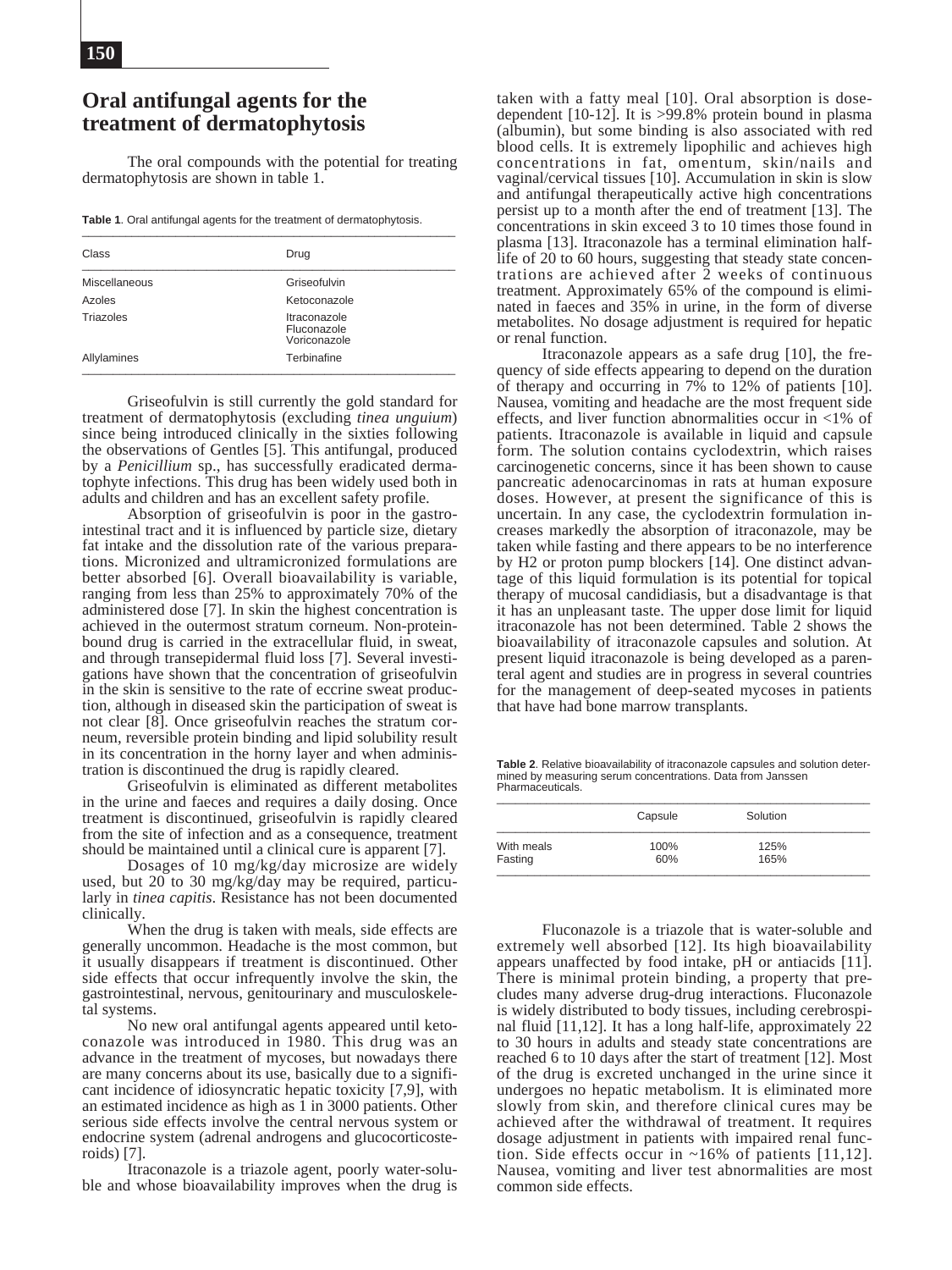Voriconazole is a third generation triazole under preclinical development [15]. It has a wide spectrum of activity that includes yeasts (including those usually resistant to fluconazole such as *Candida glabrata, C. krusei* and *C. lusitaniae).* It is also active *in vitro* against *Aspergillus* spp*, Cryptococcus neoformans,* dimorphic fungi and different emerging pathogens such as *Fusarium* spp.*, Acremonium* spp.*, Scedosporium* spp.*, Trichosporon* spp. and *S. apiospermum* [15,16]. Pharmacokinetics show bioavailability up to 90% after oral dosing and has widespread distribution throughout the body. Plasma protein binding in humans is approximately 65%, 78%-88% of which is metabolised and appears in urine, and less than 5% remains unchanged [17].

From a dermatological point of view it is interesting to note that voriconazole is active *in vitro* against dermatophytes and *Malassezia* spp [18,19]. There are no current published data on the pharmacokinetics of voriconazole in skin, sebum, hair and nails. This *in vitro* activity against dermatophytes is promising but it remains to be seen if these preliminary *in vitro* data will indeed be predictive of clinical efficacy in dermatophyte infections.

At present, voriconazole is available as an oral formulation and an intravenous cyclodextrin suspension. Oral absorption seems to be impaired by food intake [15]. Voriconazole interacts with cyclosporine and warfarine and plasma levels drop when rifampicin, rifabutin and phenitoin are administered simultaneously [15,16].

Terbinafine is a fungicidal allylamine that is absorbed from the gastrointestinal tract, with a bioavailability of 70-80%, reaching peak plasma concentration in two hours approximately [20]. Terbinafine binds strongly to plasma proteins and about 8% binds to blood cells [12], achieving high concentrations in skin and skin structures [21,22].

Almost 80% of the administered dose is eliminated as metabolites in urine. Dosage adjustment is required in patients with severe hepatic or renal dysfunction, or both [12,20]. When treatment with terbinafine ceases the concentration in stratum corneum remains high  $(0,1 \mu g/ml)$ for 8 weeks and enables the use of short courses of treatment. The incidence of adverse effects with terbinafine therapy is approximately 10% [12]. Most of them appear during the first few weeks of treatment and tend to disappear with continued therapy.

Table 3 shows the most relevant characteristics of oral antifungal used for the management of dermatophyte infections.

Several recently published reports discuss safety considerations with the commonly used oral antifungal agents [6,23-29].

Table 4 which is adapted from reference 30 shows the most common drug interactions with newly introduced antifungals. As shown in this table, terbinafine has rare interactions when compared with fluconazole and itraconazole.

**Table 4**. Triazoles and terbinafine interactions (Adapted from [30]).

| Terbinafine                                              | Fluconazole                                                                               | Itraconazole                                                                                                                                                                        |  |  |  |  |  |  |
|----------------------------------------------------------|-------------------------------------------------------------------------------------------|-------------------------------------------------------------------------------------------------------------------------------------------------------------------------------------|--|--|--|--|--|--|
| Drugs that increase antifungal levels                    |                                                                                           |                                                                                                                                                                                     |  |  |  |  |  |  |
| Cimetidine                                               | Hydrochlorotiazide                                                                        | <b>None</b>                                                                                                                                                                         |  |  |  |  |  |  |
| Drugs that decrease antifungal levels                    |                                                                                           |                                                                                                                                                                                     |  |  |  |  |  |  |
| Rifampicine<br>Phenobarbital                             | Rifampicine                                                                               | Rifampicine<br>Isoniazide<br>Phenitoin<br>Antiacid agents<br>Anticolinergic agents<br>Phenobarbitone<br>Carbamacepine                                                               |  |  |  |  |  |  |
| Drugs whose levels may be increased by antifungal agents |                                                                                           |                                                                                                                                                                                     |  |  |  |  |  |  |
| None                                                     | Warfarine<br>Oral antidiabetics<br>Phenitoin<br>Cyclosporine<br>Terfenadine<br>Astemizole | Phenitoin<br>Warfarine<br>Ciclosporine<br>Terfenadine<br>Astemizole<br>Oral antidiabetics<br>Digoxine<br>Insulin<br>Corticoids<br>Triazolam<br>Felodipine<br>Midazolam<br>Cisapride |  |  |  |  |  |  |

**Drugs whose levels may be decreased by antifungal agents.** None **Oral contraceptives** Antipirine<br>Oral contraceptives

# **Topical antifungal treatment of dermatophytosis**

The topical compounds with potential utility for treating dermatophytosis are shown in table 5 and table 6 shows the indications for topical treatment of dermatophyte infections.

The doctor who prescribes treatment of dermatophytosis should choose a given antifungal or treatment schedule considering different factors such as kinetics and levels achieved in stratum corneum, clinically proven efficacy, risk/benefit relationship, duration of treatment, cost, percentage recurrence in long term assessment, individual preference of patients, species of dermatophyte responsible for the infection and underlying conditions of the patient [7,11,12,23,31,32].

Currently, of all the miscellaneous compounds shown in Table 5, only ciclopiroxalamine is widely used. A new topical formulation of griseofulvin was developed a few years ago, and although it is not widely used it has proved to be useful [33]. Most of these miscellaneous compounds were used in the fifties.

Topical azoles (see Table 5) were introduced in the sixties. The first clinical trials showed that they were superior when compared with haloprogin and Whitfield's ointment, although the latter has the distinct advantage of

Table 3. Characteristics of oral antifungal agents for the treatment of dermatophyte infections.

|                     | Griseofulvin                             | Ketoconazole                                           | Fluconazole                                            | Itraconazole                                           | Voriconazole                                                                               | Terbinafine                      |
|---------------------|------------------------------------------|--------------------------------------------------------|--------------------------------------------------------|--------------------------------------------------------|--------------------------------------------------------------------------------------------|----------------------------------|
| Keratin binding     | low                                      | strong                                                 | low                                                    | strong                                                 |                                                                                            | strong                           |
| Excretion by sweat  | high                                     | high                                                   | high                                                   | moderate                                               |                                                                                            | low                              |
| Grease affinity     | low                                      | low                                                    | low                                                    | high                                                   |                                                                                            | high                             |
| Mechanism of action | Disrupts micotic<br>spindle/microtubules | Inhibits $14-\alpha$<br>demethylation<br>of lanosterol | Inhibits $14-\alpha$<br>demethylation<br>of lanosterol | Inhibits $14-\alpha$<br>demethylation<br>of lanosterol | Inhibits fungal<br>cytochrome P-450<br>dependent<br>14- $\alpha$ lanosterol<br>demethylase | Inhibits squalene<br>epoxidation |
| Fungicidal          | <b>No</b>                                | No                                                     | No                                                     | <b>No</b>                                              |                                                                                            | Yes                              |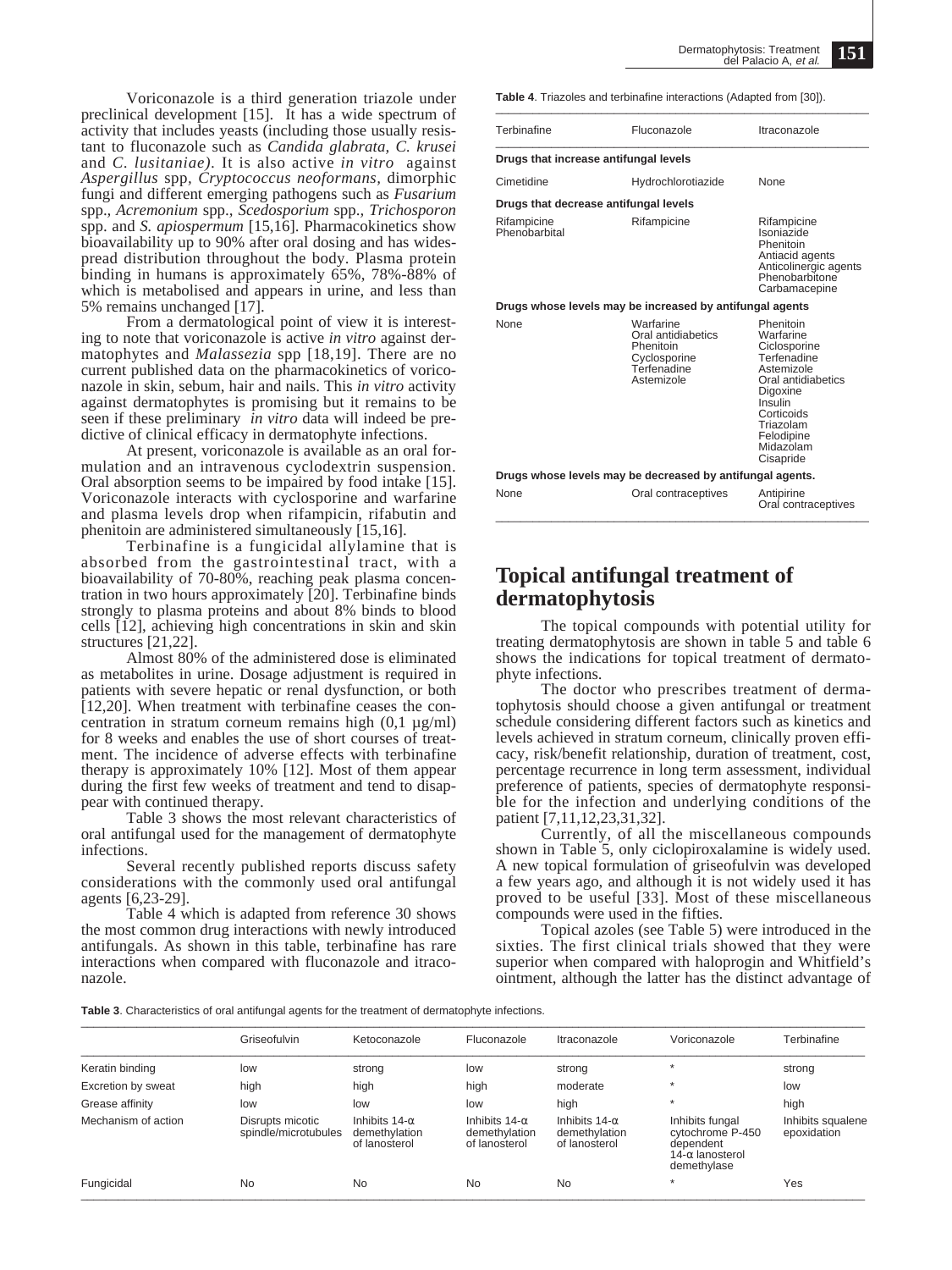**Table 5**. Topical antifungal agents for the treatment of dermatophytosis (modified from [11]). \_\_\_\_\_\_\_\_\_\_\_\_\_\_\_\_\_\_\_\_\_\_\_\_\_\_\_\_\_\_\_\_\_\_\_\_\_\_\_\_\_\_\_\_\_\_\_\_\_\_\_\_\_\_\_\_\_\_\_\_

#### **Morpholine derivatives**

Amorolfine

#### **Allylamines and benzylamine derivatives**

**Naftifine Terbinafine Butenafine** 

#### **Azole derivatives**

Bifonazole, butoconazole, clotrimazole, croconazole, eberconazole, econazole, fenticonazole, flutrimazole, isoconazole, ketoconazole, miconazole, omoconazole, oxiconazole, sertaconazole, sulconazole, terconazole, tioconazole.

#### **Miscellaneous compounds**

Ciclopiroxolamine, griseofulvin, haloprogin, tolnaftate, Whitfield´s ointment, undecilenic acid.

lower cost and the disadvantage of being an irritative agent. Allergic contact dermatitis with imidazoles is rare. Irritant effects may occur with any of them.

An interesting feature of topical antifungal preparations is that they possess inherent anti-inflammatory activity, leading to rapid symptomatic relief while also providing mycological cure. Rosen *et al.* [34] using different commercially available antifungal preparations *in vivo* in humans have shown that the allylamine preparations and ciclopiroxalamine were the most anti-inflammatory and ketoconazole had intermediate activity under experimental conditions used by the authors. These agents were superior to oxiconazole, econazole and even 2.5% hydrocortisone. The exact mechanism of this anti-inflammatory activity remains uncertain at present.

The last topical compound introduced in Japan in 1992 and in the U.S.A. in 1997 is butenafine  $[35-39]$ . The compound is expected to be launched in 1999 in the European Community. Butenafine binds strongly to keratin and has an *in vitro* spectrum that covers both dermatophytes and *Candida albicans* [35-39]. An important feature of butenafine is that the healing rate increases significantly after treatment is stopped. Butenafine is a fungicidal bencylamine derivative that blocks squalenepoxidase.

# **Treatment schedules**

Dermatophyte infections require different treatment schedules depending on the infected site and species causing ringworm. As has been previously stated, topical therapies are used for localised or mild infections and oral treatment for extensive lesions, *tinea capitis, tinea unguium* and moccasin type of *tinea pedis*. Folliculitis is also an indication for oral treatment.

# *Tinea capitis*

*Tinea capitis* is a childhood disease and can be challenging to treat. In order for therapy to be effective it must penetrate the hair follicles. Topical agents penetrate poorly but may help eradicate surface spores that may be shed into the environment.

Griseofulvin is the gold standard of treatment for *tinea capitis*. The recommendations of the Infectious Disease Committee of the American Academy of Paediatrics during the last decade reflect the increasing dosage and duration that may be required [40]. Dosage of 10 mg/kg/day microsize were previously considered effective, but nowadays most doctors use doses of 20 to **Table 6**. Indications of topical treatment for dermatophyte infections.

- Non widespread limited lesions.
- Cases with interactions with oral antifungals.
- Patients non-compliant to systemic treatment.
- As adjunctive for systemic treatment.
- Prophylactic use to avoid recurrences after oral treatment.
- Patients in whom oral treatment is contraindicated.
- Pregnant or breastfeeding women.
- Attempts to shorten, improve or limit systemic antifungal treatment.

25 mg/kg/day for 6 to 8 weeks, and some patients require more prolonged therapy, particularly with *M. canis* [41].

Prolonged therapy increases the risk of non-compliance and some treatment failures may represent poor compliance [41]. Single-dose therapy (2 to 3 g) and intermittent dose schedules (25 mg/kg/twice a week) have also been used, particularly in the third world, in an attempt to reduce cost and increase compliance.

In cases of kerion, oral glucocorticoids may be given in an attempt to reduce scarring. Usually 1 mg/kg/day o.d. of prednisone is given for two weeks.

Terbinafine has been registered worldwide since 1991 [42]. In Europe since 1996 terbinafine has been licensed in several countries for the treatment of children, and most published studies of its use in the paediatric population have concentrated essentially on *tinea capitis* [43]. The dominant dermatophyte species in these studies were *Trichophyton violaceum* and *T. tonsurans,* for which there have been favourable clinical and mycological responses (93%) after the administration of terbinafine for 4 weeks at a daily dose dependent on body weight (62.5 mg for less than 20 kg; 125 mg. for 20-40 kg; 250 mg for more than 40 kg).

In the authors' clinical experience [44] and the published reports of others [45-47] there seems to be a lack of terbinafine efficacy in *M. canis tinea capitis*. This lack of terbinafine efficacy in *M. canis* seems to be neither native [48] nor secondary post-treatment resistance [47]. Other *Microsporum* spp. such as *M. audouinii* and *M. ferrugineum* seem also to be unresponsive clinically to terbinafine [49,50].

Thus, since *M. canis* is the predominant pathogen of scalp ringworm in Europe, North Africa and Middle East [51] we would not, on the basis of our experience and that of others [44-47,49,50,52], advocate the treatment of *Microsporum tinea capitis* with terbinafine. Further controlled studies will be required to confirm this. For young children terbinafine tablets may be split and hidden in food such a peanut butter. Crushing is not recommended because the formulation is not palatable.

Itraconazole is not yet licensed for the treatment of children and in the authors' experience has been found to match griseofulvin in therapeutic efficacy in *M. canis tinea capitis* in daily doses of 100 mg for 6 weeks [53]. Consequently itraconazole seems a reasonable second choice agent for children either not responding to adequate doses of griseofulvin or else showing signs of intolerance to this drug.

Itraconazole dosing recommendations vary. Elewsky [54] recommended 100 mg/day for patients weighting >60 lbs and 100 mg every other day for those weighting <60 lbs Itraconazole is available in capsule form and liquid formulation which contains cyclodextrin, and this last element raises concerns for its use in children because it has been shown to cause pancreatic adenocarcinoma in rats at human doses. Even though the significance of this is uncertain, its use in children still raises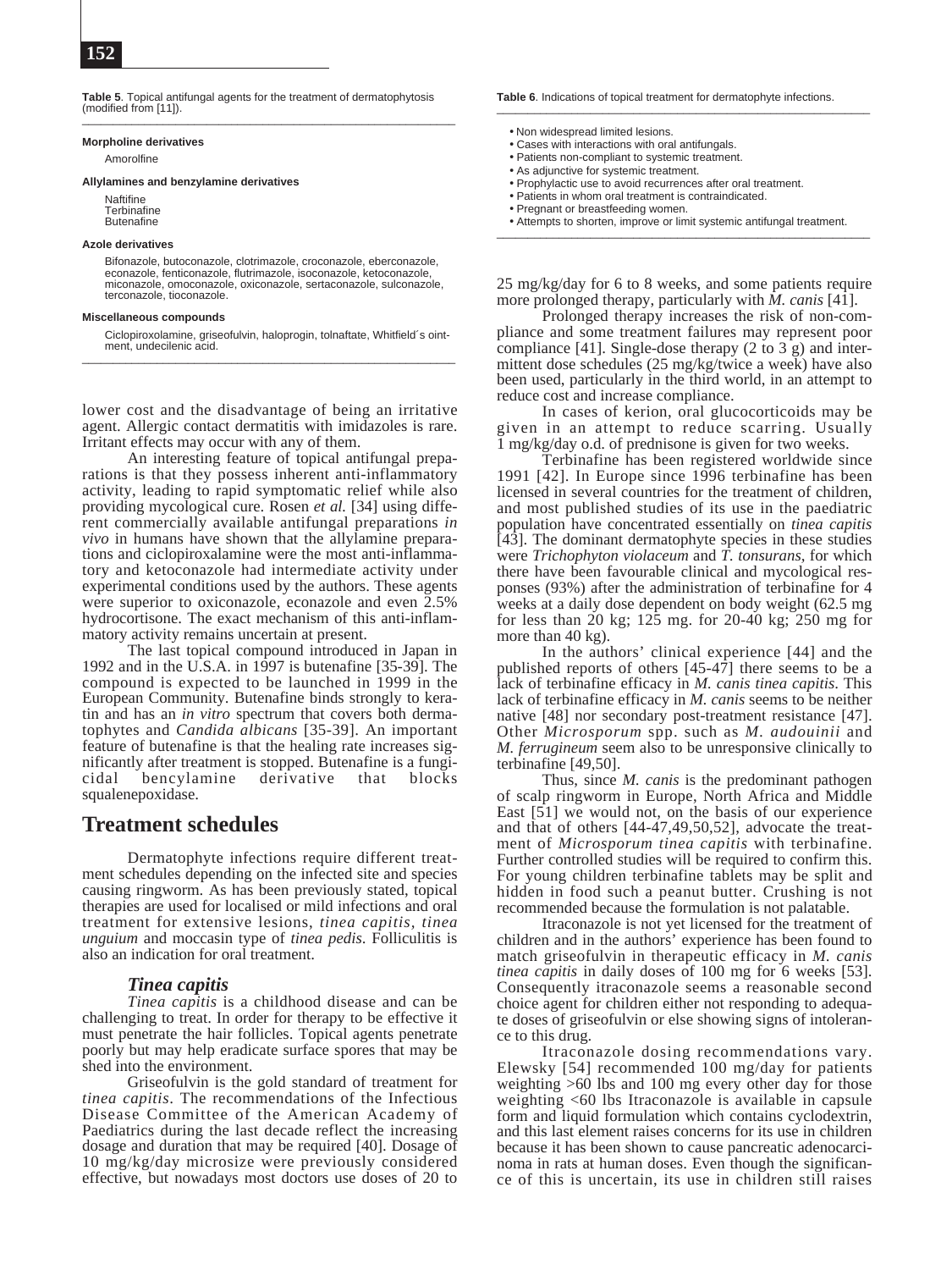

Figure 8. Massive semiquantitative culture from a patient with T. tonsurans tinea capitis.

carcinogenetic concerns. The capsule formulation may be opened and mixed with food. Elewsky [55] has used itraconazole in 120 children with *T. tonsurans tinea capitis* unresponsive to griseofulvin, achieving in all of them a clinical and mycological cure. Gupta *et al.* [56-58] have investigated the efficacy of pulse therapy with itraconazole and terbinafine in children with *T. tonsurans* infections reporting 100% cure rate when 1 to 3 pulses of itraconazole were used and 92% cure rate with terbinafine. Gupta *et al.* note that the pulse-dosing format is a reasonable option, given pharmacokinetics of both drugs. They also state that pulse regimes allowed the physician to tailor therapy to individual patient response.

Fluconazole is available in both liquid and tablet form. Preliminary results are currently available in *T. tonsurans tinea capitis* [59,60], and there is no standardized dosing recommendation.

Finally a recent trial comparing short course terbinafine and itraconazole therapy has shown that a two week treatment with either drug provides cure rates in *T. tonsurans* infections of 64% and 59% respectively [61].

Controlled trials are warranted to establish the efficacy of the newer antifungal agents compared with griseofulvin, which is still the best. Safety and cost should also be considered as well as the risk and benefits of the new antifungal agents.

### *Recommendations for school attendance*

The issue of keeping children off school remains controversial. Quoting Hay and Moore [62] the value of this measure in limiting spread has to be weighed carefully against its possible effect on compliance with surveillance and treatment, and this issue should be considered in conjunction with the local situation. In an outbreak in London, Hay [63] adopted the policy of advising treatment for all infected children with griseofulvin plus selenium sulphide or ketoconazole shampoo, to allow them to attend school once on treatment and to screen classes with scalp brushes if there were more than two children infected. Hay [62] maintains that with zoophilic infections such as *M.canis*, children can be allowed to remain at school as infection from human to human is rare, which is in agreement with two published studies we did in Madrid [64,65].

However, the Committee on Infectious Diseases of the American Academy of Paediatric states: "children receiving treatment for *tinea capitis* may attend school. Haircuts, shaving of the head or wearing a cap during treatment is not necessary" [66,67].

## *Should asymptomatic scalp carriers be treated?*

It is a well-known fact that dermatophytes can be cultured from the scalp of asymptomatic individuals follo-



Figure 9. Asymptomatic carriage of T.tonsurans after treatment.

wing oral treatment [44,62-65]. These carriers also appeared in the classes where index cases occur and also in household members [62-66]. Carriage may persist for as long as 8 months [44,63,66]. Carriers are a potential source of infection and play a part in the spread and persistence of *tinea capitis* in the community. According to Greer [68] and in the authors' clinical experience [64,65] quantitative scalp cultures should be done and, in cases with massive colony counts (Figure 8), topical treatment with ketoconazole shampoo should be implemented as well as in cases of carriage of *T. tonsurans* – even with low colony counts – due to the highly infectious nature of these species (Figure 9). Treatment with ketoconazole shampoo has the advantage of depositing itself on the scalp surface and adherence after rinsing, but its role in the eradication of asymptomatic carriage has not yet been addressed [66].

One question that still needs to be answered is the way in which viable spores may be removed from the environment, household and classrooms.

# *Tinea unguium*

Onychomycosis, a fungal infection of the nail, is referred as *tinea unguium* when caused by dermatophytes. Onychomycoses are almost exclusively an adult malady (see Table 7). They require treatment since spontaneous cure is not possible (see Table 8). They represent a therapeutic challenge because they are a chronic condition and recalcitrant to treatment and for the dermatologist they represent the most difficult and problematic therapeutic problem of the superficial fungal infections.

Topical therapy for *tinea unguium* has poor results, except in superficial white onychomycosis due to dermatophytes, where it may be effective. Topical agents – 28% tioconazole, ciclopyroxolamine, amorolfine nail paint, bifonazole 1% in 40% urea cream under occlusive dressing – produce a low cure rate and remission [69,70]. Topical antifungals actually tend to be used in conjunction with oral antifungals, improving the clinical and mycological results of the latter [69-71].

Amorolfine is interesting because it is synergistic *in vitro* and *in vivo* in animal models when combined with oral antifungals (ketoconazole, itraconazole, terconazole and griseofulvin) [72]. This has also been shown in some clinical trials in patients [72].

Either surgical avulsion of nails or clinical removal using different preparations [69-71,73-76] combined with topical and oral antifungal agents, may either increase the cure rate of dermatophyte nail infections or shorten oral treatment.

Griseofulvin was the only oral antifungal available for the treatment of *tinea unguium* before the azole and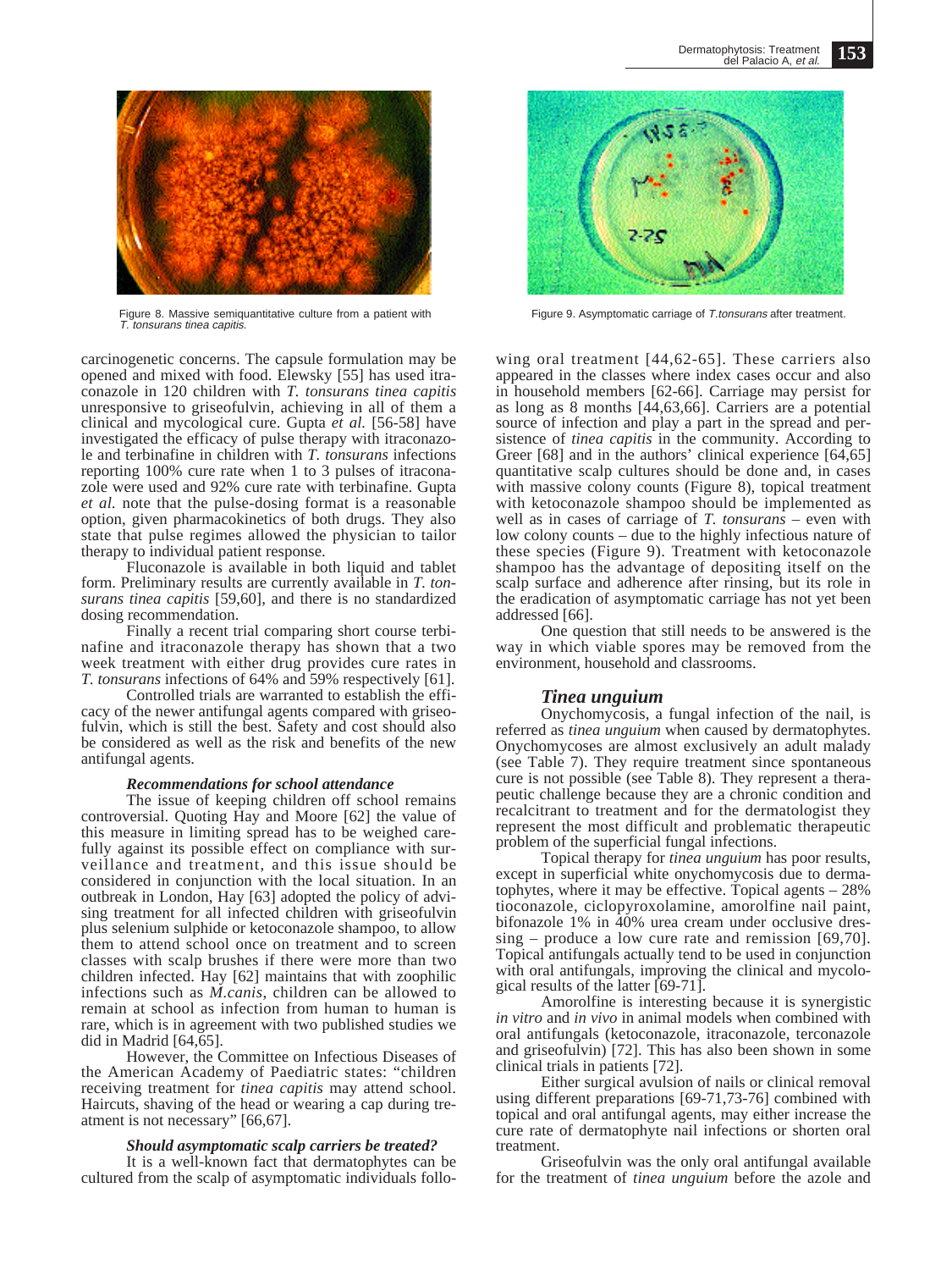

**Table 7**. Clinical forms of onychomycosis.

**1. Superficial white onychomycosis (SWO):** T. mentagrophytes, T. rubrum, Acremonium spp., Fusarium spp., Aspergillus spp.

#### **2. Proximal subungueal onychomycosis (PSO):**

Candida, rarely dermatophytes, AIDS, recurrences of onychomycosis previously healed.

\_\_\_\_\_\_\_\_\_\_\_\_\_\_\_\_\_\_\_\_\_\_\_\_\_\_\_\_\_\_\_\_\_\_\_\_\_\_\_\_\_\_\_\_\_\_\_\_\_\_\_\_\_\_\_\_\_\_\_\_

#### **3. Distal and lateral subungueal onychomycosis (DLSO):** Dermatophytes (typical), Hendersonula, Scytalidium, Scopulariopsis brevicaulis.

#### **4. Distrophic onychomycosis (DO):**

Final stage of dermatophytes and chronic mucocutaneous candidosis. \_\_\_\_\_\_\_\_\_\_\_\_\_\_\_\_\_\_\_\_\_\_\_\_\_\_\_\_\_\_\_\_\_\_\_\_\_\_\_\_\_\_\_\_\_\_\_\_\_\_\_\_\_\_\_\_\_\_\_\_

allylamines were introduced. It had several drawbacks such as the need for long treatment courses (6 and 18 months for fingernails and toenails respectively), low clinical cure rates (less than 30% response) and high relapse rates (more than 40%) [69,70,77].

The new antifungal agents (itraconazole, fluconazole and terbinafine) posses pharmacokinetic characteristics and efficacy rates that have replaced griseofulvin for the treatment of fungal nail disorders. However, the treatment of onychomycosis is difficult and there is a high incidence of treatment failures and relapses. In a recent report, Roberts and Evans [78] highlight a phenomenon for which they have coined the term "subungueal dermatophytoma". It consists of a hyperkeratotic mass located in toenails. This mass does not adhere to the nail plate or the nail bed and can be readily removed. The histology of this mass shows a clump of dermatophyte hyphae. The consequence of this is that antifungal drug penetration is difficult and impaired and treatment measures should include podiatric removal of the lesion in order to improve drug penetration at the site of infection.

Both itraconazole and terbinafine incorporate in the nails and persist unchanged at a therapeutic level for at least six months after discontinuation of therapy when schedules of 12 weeks of treatment are used [69-71]. Either continuous therapy with itraconazole may be used (200 mg o.d. for three months) or pulse therapy (200 mg bid per month for three or four consecutive months) [79]. With this schedule, at the assessment nine months after treatment, 35% of patients achieved a complete clinical cure that persisted two years later [79]. An interesting conclusion of this report is that patients that have a small residual lesion of their nails nine months after treatment will have relapsed when assessed two years later and therefore the clinical criteria that should be used to asses the efficacy of itraconazole should be a total clinical cure nine months post-treatment [79]. Another report of Svejgaard *et al.* [80] gives a 40% clinical cure rate using continuous

**Table 8**. Reasons for treating onychomycosis. \_\_\_\_\_\_\_\_\_\_\_\_\_\_\_\_\_\_\_\_\_\_\_\_\_\_\_\_\_\_\_\_\_\_\_\_\_\_\_\_\_\_\_\_\_\_\_\_\_\_\_\_\_\_\_\_\_\_\_\_

- Spontaneous clinical cure is impossible.
- Without treatment onychomycosis worsens and spreads to other nails.
- They represent a fungal infection reservoir (important for epidemiological reasons for the community and for individuals with moccasin tinea pedis).
- Onychomycosis due to mycelial fungi (Fusarium spp) is a risk in immunocompromised patients and may be the point of entry of disseminated infections.
- They may facilitate episodes of cellulitis and thrombophlebitis.
- They may induce a Koebner response in patients with either lichen or psoriasis.
- In diabetic patients preexisting problems may worsen.
- They impair quality of life in elderly patients.
- A wide range of antifungal treatments are available at present.

itraconazole for three months and if three additional months of itraconazole are administered, the clinical and mycological efficacy does not increase.

Terbinafine schedules used are 250 mg daily given for six weeks for fingernails and 12 weeks for toenails.

A recent paper on a pharmacokinetic comparison of continuous and intermittent pulse itraconazole dosing schedules has two conclusions: intermittent therapy resulted in higher maximum itraconazole plasma concentrations but lower drug exposure, and hence lower itraconazole nail concentrations, than continuous therapy [81]. However, the intermittent schedule was not associated with a lower cure rate, which indicated that concentration of itraconazole in the nail remained within the therapeutic range. The total itraconazole dose given in pulse therapy is half that given in the continuous schedule, and this reduction in total drug intake may be beneficial in reducing any side effects and improving cost-effectiveness as well as in determining patients preference for treatment schedules [82,83].

Fingernail infections may be treated with 250 mg/day of terbinafine for 6 weeks, whilst toenails will require 12 weeks of therapy with the same dose. Using this regime 60% of fingernails and 40% of toenails achieved a clinical cure [84].

One double-blind study comparing the efficacy of continuous treatment with terbinafine and itraconazole in onychomycosis showed little difference in the clinical cure rate: 38% and 40% respectively [85].

Evans *et al.* [86] have shown in another comparative study that terbinafine 250 mg a day over 12 or 16 weeks produces better cure rates than intermittent itraconazole given over the same period. At week 72 the clinical cure was 54% (terbinafine 12 weeks), 60% (terbinafine 16 weeks) and 32% for itraconazole (three pulses and four pulses).

Fluconazole penetrates the nails through the matrix and nail bed and persists after twice-weekly doses for up to 6 months in toenails [87] and fingernails [88].

In a study of fingernail distal subungueal onychomycosis with once-weekly doses of fluconazole (150, 300 or 450 mg) for 2-9 months, there was a clinical response (cures + improvements) in 79%, 90% and 92% respectively [89].

In another study using 450 mg weekly, for the same indication, the clinical response (cures and improvements) was 14%, 23% and 37% when fluconazole was used for 4, 6 and 9 months respectively [90].

So far there have been no comparative studies published with fluconazole and more experience is needed. It is important to consider the pharmacoeconomic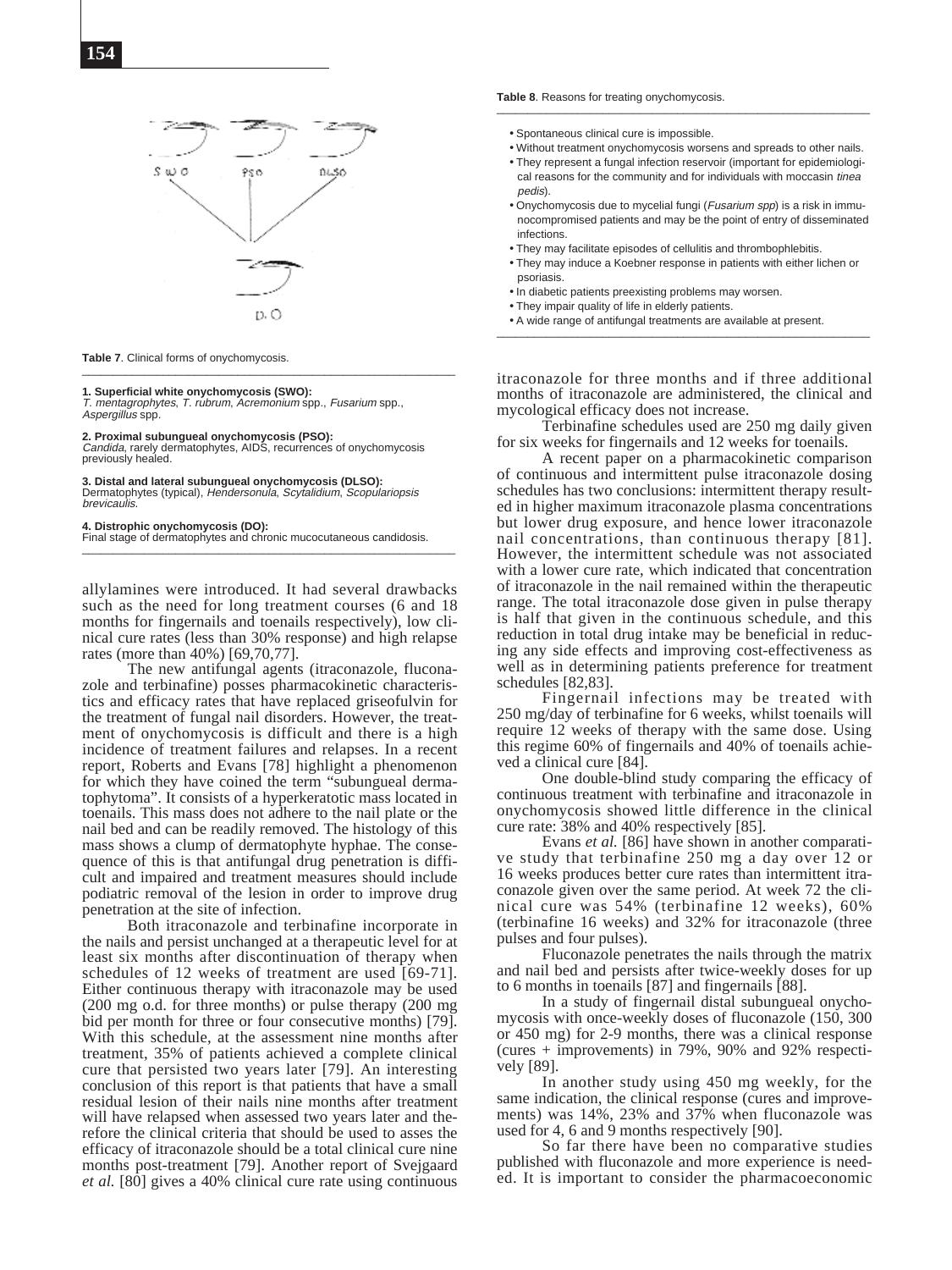**Table 9**. Important factors in choosing different treatment schedules in onychomycosis. \_\_\_\_\_\_\_\_\_\_\_\_\_\_\_\_\_\_\_\_\_\_\_\_\_\_\_\_\_\_\_\_\_\_\_\_\_\_\_\_\_\_\_\_\_\_\_\_\_\_\_\_\_\_\_\_\_\_\_\_

- In vitro antifungal spectrum.
- Pharmacokinetics and antifungal nail levels.
- Clinical efficacy (fingernails, toenails).
- Ratio risk/benefit. • Treatment duration.
- Cost.
- Percentage of recurrence.
- Patients´ individual preference.
- Infecting fungal species.
- Number of nails infected.
- Clinical nail extension (surface, percentage of nail involvement).
- Possible interactions with other drugs.  $\_$  ,  $\_$  ,  $\_$  ,  $\_$  ,  $\_$  ,  $\_$  ,  $\_$  ,  $\_$  ,  $\_$  ,  $\_$  ,  $\_$  ,  $\_$  ,  $\_$  ,  $\_$  ,  $\_$  ,  $\_$  ,  $\_$  ,  $\_$  ,  $\_$

costs of oral antifungals [91] and the individual preference of the different treatment schedules by the patients [83].

Table 9 shows some of the factors important in choosing different treatment schedules.

# *Tinea cruris*

Occlusion and moisture should be avoided. This condition occurs most commonly in men and is the second most frequent dermatophytosis.

In most cases, *tinea cruris* can be managed with topical treatment, but long established *T. rubrum* infections or cases in which there is follicular involvement require systemic treatment [92-98]. Relapses are more common with griseofulvin. Topical steroids are not recommended. Topical agents have a soothing effect, which will ease the local symptoms.

Butenafine is one of the latest topical antifungals introduced, and in *tinea cruris* with two weeks of treatment a cure rate around 70% may be expected [38]. Fluconazole (150 mg once weekly ) for 4-6 weeks has proved to be effective in the management of *tinea cruris* and *tinea corporis*, since 74% of patients achieved a clinical cure [99]. The advantages of this regime include a potentially better patient compliance and lower costs [100].

Currently, itraconazole may be given as a dose of 400 mg/day given as two daily doses of 200 mg for one week, whilst a few years ago the treatment regime was 100 mg daily for two weeks.

# *Tinea barbae*

Beard infections require oral and topical treatment for four to six weeks. Either itraconazole (100 mg daily) or terbinafine (250 mg) may be used [92-98].

# *Tinea corporis*

For localised lesions of *tinea corporis,* topical treatment may be used; for widespread or inflammatory lesions (kerion ) an oral treatment is indicated.

Topical imidazoles appeared to be highly effective, with cure rates of 80% [70,71,94,95]. Amorolfine and allylamines are another alternative [70,71,92,93]. The oral agent of first choice is griseofulvin (10 mg/kg/day) for four weeks [70,71]. Itraconazole and oral terbinafine or fluconazole may be reasonable oral alternatives given for 4-6 weeks [70,71,96,97,99,100]. In endemic areas or when the index case is a pet, reinfection may occur.

# *Tinea pedis*

Treatment of *tinea pedis* varies depending upon the type and severity of the infection. Careful drying of the feet is also important. Occlusive footwear should be avoided and absorbent socks should be used. The patient should be advised never to go barefoot in public showers, bathing facilities, locker rooms, etc.

Acute and chronic interdigital forms may be treated topically with imidazoles that have the advantage of being active also against resident gram positive bacteria that may cause secondary infections [101]. Imidazoles have to be applied daily for 3-6 weeks [93,95]. When gram negative bacteria are involved in *tinea pedis,* the use of topical imidazoles is generally ineffective [102]. In this case it is advisable to use antiseptics with a drying effect such as potassium permanganate solution or 20-30% aluminium chloride solution twice a day. In case there is microbiological evidence of bacterial cellulitis, an oral antibiotic should be administered. The allylamines (terbinafine and butenafine) may be used topically for shorter periods of time [36,37,39,103].

It is of interest that systemic therapy of interdigital *tinea pedis* with griseofulvin and ketoconazole is extremely disappointing because the mycological cure rate is low and recurrence of infection is common [104,105].

Oral terbinafine (250 mg/day) or itraconazole (100mg/day) used for two weeks may improve cure rates up to approximately 70% [106].

The problem of *tinea pedis interdigitalis* is that the rate of recurrence is extremely high, particularly in cases with *T. rubrum*. Antifungal powders may be used prophylactically in warm or humid weather.

Plantar or moccasin-type *tinea pedis* is a chronic "dry" type of dermatophyte infection, usually caused by *T. rubrum* [107]. Such infections require oral therapy. With griseofulvin long treatment periods are required and relapse rates are also high [107]. With triazoles and allylamines treatment duration has been reduced without compromising efficacy, and consequently has improved compliance of the patients. Hay *et al.* [108] have shown that two weeks treatment with terbinafine 250 mg/day is as effective as four weeks treatment with itraconazole 100 mg/day in patients with plantar *tinea pedis*.

Increasing the daily dose of oral itraconazole, Gupta *et al.* [109] have shown that 85% of patients achieved a clinical cure with 400 mg/day of itraconazole for a week. Another study of Tausch *et al.* [110] compared 400 mg/day of itraconazole for a week with terbinafine 250 mg/day for two weeks. There were no significant differences since 58% and 54% of patients were healed.

Over the last two years other choices for the treatment of this condition have been published. For instance, fluconazole administered for eight weeks with daily doses of 100 mg, produces good clinical results, although more clinical experience is warranted [111]. The problem again of dry type *tinea pedis* is the high relapse rate.

Vesicular forms *of tinea pedis* on the instep should be treated with both an oral and a topical antifungical agent. This form usually requires two weeks of oral treatment and topical medication for 4-6 weeks.

# *Tinea incognito*

Oral therapy is indicated in dermatophyte infection modified by steroids (Figure 10). A weaker steroid than that originally used may be prescribed for two or three weeks in addition to oral antifungal treatment to avoid flare up.

# **Conclusions**

At present the treatment of dermatophyte infections depends on a wide variety of topical and systemic compounds. For topical therapy numerous galenic forms are available, namely creams, tinctures, sprays, powders,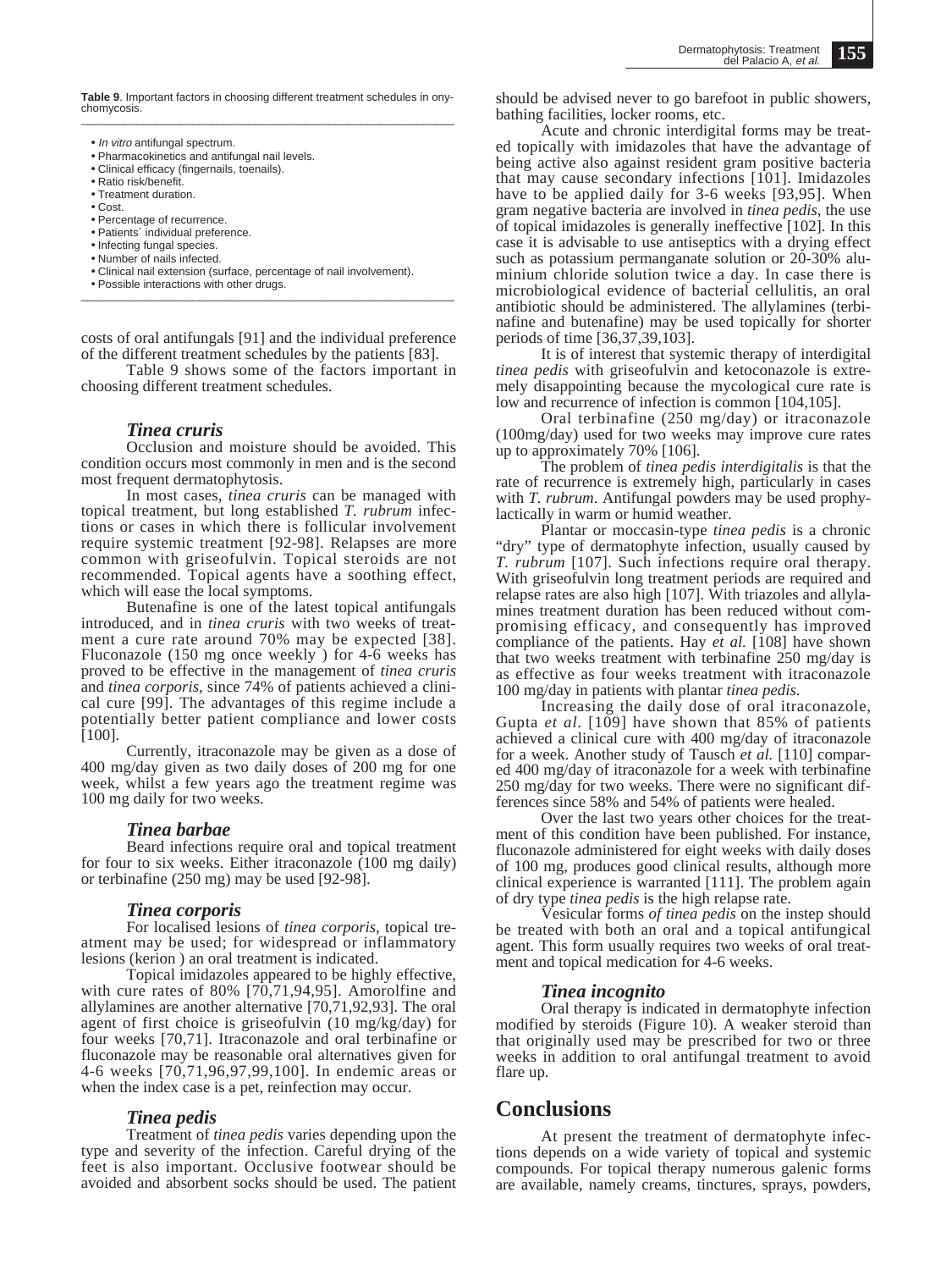

Figure 10. Ringworm modified by steroids (*tinea incognito*).

shampoos, ointments, lotions, nail paints and nail lacquers. The comparison of individual drugs is difficult, and almost 80% of dermatophyte infections will respond to one of the topical compounds, apart from, of course, *tinea unguium*. Few studies have compared the clinical activity of the different compounds and formulations in clinical trials. Topical treatments show a low incidence of adverse events. Often the choice of therapy is determined by the patients' acceptance of a proposed treatment schedule: this will improve patients' adherence to treatment.

The choice is smaller for systemic treatment of dermatophytosis: griseofulvin, itraconazole, terbinafine and fluconazole. Ketoconazole at present is not used due to its adverse effects when administered orally and a promising new drug is emerging: voriconazole.

Nowadays treatment schedules are shorter and easier, particularly with highly keratinophilic drugs such as itraconazole and terbinafine, that persist at therapeutic levels in skin and nails for a long time after therapy ends.

Reasons for failure are multiple and Table 10 shows several points the clinician must consider in coming to an adequate explanation. Clinical observation of each individual case is essential and mycological monitoring should be done before and after treatment.

Most published reports over the last two years on dermatophyte infections are papers on the use of itraconazole with the new formulation on cyclodextrin, treatment of onychomycosis with itraconazole, fluconazole and ter**Table 10**. Possible reasons of treatment failures. \_\_\_\_\_\_\_\_\_\_\_\_\_\_\_\_\_\_\_\_\_\_\_\_\_\_\_\_\_\_\_\_\_\_\_\_\_\_\_\_\_\_\_\_\_\_\_\_\_\_\_\_\_\_\_\_\_\_\_\_

Topical treatment

- Incorrect diagnosis of dermatophytosis. KOH and cultures are always necessary.
- The patient has not applied properly the topical treatment, or for the time prescribed (lack of compliance).
- Is the topical indication correct?

#### Oral treatment

- Incorrect diagnosis of dermatophytosis. KOH and cultures are always necessary.
- Has the patient been taking the oral treatment as prescribed by the doctor?

\_\_\_\_\_\_\_\_\_\_\_\_\_\_\_\_\_\_\_\_\_\_\_\_\_\_\_\_\_\_\_\_\_\_\_\_\_\_\_\_\_\_\_\_\_\_\_\_\_\_\_\_\_\_\_\_\_\_\_\_

- Is the patient taking any competitive drug, or is the patient not absorbing adequately the antifungal?
- Is concomitant bacterial infection likely?
- Is there any underlying skin disease? (lichen, psoriasis, etc...)
- Is reinfection likely to occur?

binafine and studies on the epidemiology and treatment of *tinea capitis*. At present the management of onychomicosis is a challenge for the clinician. However, historically, treatment results have actually improved when they are compared with those achieved with griseofulvin, but are far from being ideal. In patients with all their nails involved, the rate of cure is 40%-60% for itraconazole and terbinafine respectively; fluconazole needs longer treatment periods and has lower rate of clinical success. In almost all published reports long term assessment is lacking and hence the recurrence rate of onychomycosis is not known.

In the management of *tinea capitis* the gold standard is griseofulvin, which is cheaper and has a favourable safety profile. It has a drawback: in some countries, as for instance in Spain, it is not available as a liquid formulation. Currently itraconazole is the choice for the treatment of *M. canis tinea capitis* unresponsive to griseofulvin or in patients with intolerance to the latter. Terbinafine is more expensive than griseofulvin and with the treatment schedule provided by the manufactures does not seem to be active for the management of *M. canis tinea capitis.*

The management of dermatophyte infections either in patients with AIDS or inmunosupression is still a challenge.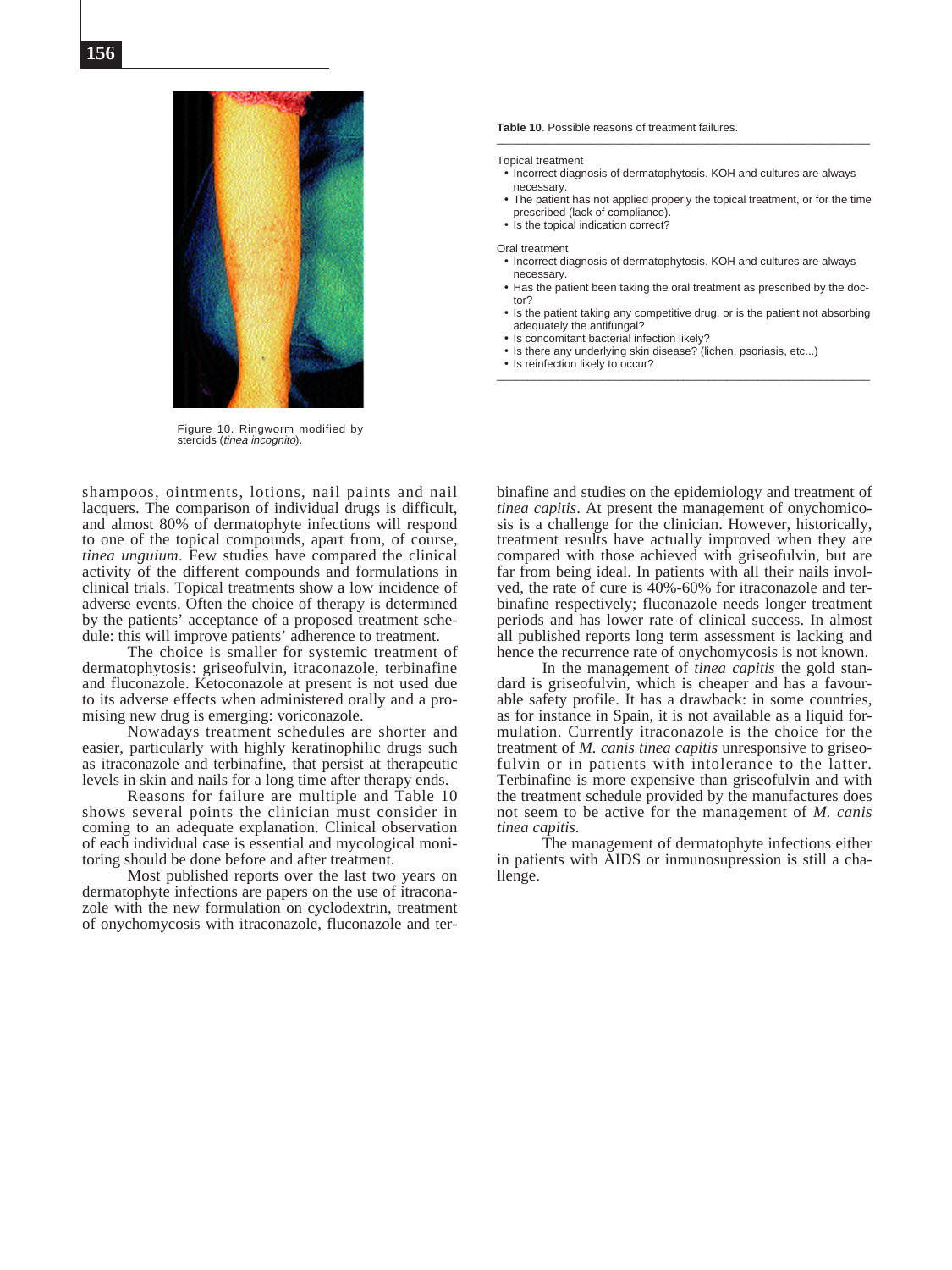### **References**

- 1. WHO. Guidelines for the diagnosis, pre-vention and control of dermatophytosis in man and animals. In: Mackenzie DWR Loeffler W, Mantovani A, Fujikura T (Eds). CDS/VPH. 1986.
- Elewski BE, Hazen PG. The superficial mycoses and the dermatophytes. J Am Acad Dermatol 1989; 21: 655-673.
- 3. De Vroey C. Epidemiology of ringworm (dermatophytosis). Sem Dermatol 1985; 4: 185-200.
- Philpot CM. Geographic distribution of the dermatophytes: a review. J Hyg 1978; 80: 301-313.
- 5. Gentles JC. Experimental ringworm of guinea pigs: oral treatment with griseofulvin. Nature 1958; 182: 476-477.
- 6. Araujo OE, Flowers FP, King MM. Griseofulvin: a new look at an old drug. DICP 1990; 24: 851-854.
- 7. Gupta AK, Sander DN, Shear NH. Antifungal agents: an overview. Part I. J Am Acad Dermatol 1994; 30: 677-698.
- 8. Hatzis J, Tosca A, Varelzidis A, Stratigos J.<br>The role of sweat in the pharmacokinetics<br>of ketoconazole and griseofulvin. Br J<br>Dermatol 1987; 117: 797-800.<br>9. Lewis JH, Zimmerman HJ, Benson GD,<br>Ishak G. Hepatic injury a
- ketoconazole therapy: analysis of 33 cases. Gastroenterology 1984; 86: 503- 513.
- 10. Haria M, Bryson HM, Goa KL. Itraconazole. A reappraisal of its pharmacological properties and therapeutic use in the manage-ment of superficial fungal infections. Drugs 1996; 51: 585-620.
- 
- 
- 11. Piérard GE, Arrese JE, Piérard-Frandrimont C. Treatment and prophylaxis of tinea<br>infections. Drugs 1996; 52: 209-224.<br>12. Gupta AK, Sander DN, Shear NH.<br>Antifungal agents: an overview. Part II.<br>Am Acad Dermatol 1994; 3 skin. J Am Acad Dermatol 1988; 18: 263- 268.
- 14. Prentice AG, Warnock DW, Johnson SAN, Phillips MJ, Oliver DA. Multiple dose pharmacokinetics of an oral solution of itracona-zole in autologous bone marrow transplant recipients. J Antimicrob Chemother 1994;
- 34: 247-252. 15. Anonymous. Voriconazole, UK-109496.
- Drugs future 1997; 22: 326-327. 16. Radford SA, Johnson EM, Warnock DW. In vitro studies of activity of voriconazole (UK-109496) a new triazole antifungal agent, against emerging and less common mold pathogens. Antimicrob Ag Chemother
- 1998; 41: 841-843. 17. Groll AH, Walsh TJ. Potencial new antifungal agents. Curr Op Infect Dis 1997; 10: 449-458.
- 18. Espinel-Ingroff A, del Palacio A, Moore MK. A comparison of the in vitro actvity for the new triazole voriconazole with dose of three established agents against derma-tophytes and other molds. 38th Interscience Conference on Antimicrobial Agents and Chemotherapy. San Diego, CA 1998.
- Abstract J19a. pp 456. 19. Wildfeur A, Seidl HP, Paule I, Haberreter A. In vitro evaluation of voriconazole against clinical isolates of yeasts, moulds and dermatophytes in comparison with itra-conazole, ketoconazole, amphotericin B and griseofulvin. Mycoses 1997; 20: 309-319.
- 20. Balfour JA, Faulds D. Terbinafine: a review of its pharmacodynamic and pharmacoki-netic properties, and therapeutic potential in superficial mycoses. Drugs 1992; 43: 259-284.
- 21. Leyden J. Pharmacokinetics and pharmacology of terbinafine and itraconazole. J Am Acad Dermatol 1998; 38 (Suppl 1): 42-47.
- 22. Faergemann J, Zehender H, Denoüel J, Millerioux L. Levels of terbinafine in plasma, stratum corneum, dermis-epidermis (without stratum corneum), sebum, hair and nails during and after 250 mg terbinafine orally once per day for four weeks. Acta Dermatol Venereol (Stockh) 1993;
- 73: 305-309. 23. Amichai B, Grunwald H. Adverse drug reactions of the new oral antifungal
- agents-terbinafine, fluconazole and itraco-nazole. Int J Dermatol 1998; 37: 410-415. 24. Gupta AK, Lynde CW, Lauzon GJ, et al. Cutaneous adverse effects associated with terbinafine therapy: 10 case reports and a review of the literature.
- Br J Dermatol 1998; 138: 529-532. 25. Bong JL, Lucke TW, Evans CD. Persistent impairment of taste resulting from terbinafine. Br J Dermatol 1998; 139: 738-759.
- 26. Murphy M, Barnes L. Terbinafine-induced lupus erythematosus. Br J Dermatol 1998; 138: 706-723.
- 27. Gupta AK, Del Rosso JQ, Lynde CW, et al. Hepatitis associated with terbinafine<br>therapy: three case reports and the review literature. Clin Exp Dermatol 1998; 23: 64-67.
- 28. Grunwald H, Amichai B. Thrombocyto-
- penia associated with oral terbinafine.<br>
Int J Dermatol 1998; 37: 633-640.<br>
29. Gupta AK, Gonder JR, Shear NH,<br>
Dilworth G. The development of green<br>
vision in association with terbinafine the-
- rapy. Arch Dermatol 1996; 132: 845-846. 30. Brodell RT, Elewski BE. Clinical pearl: antifungal drugs and drug interactions. J Am Acad Dermatol 1995; 33: 259-260.
- 31. Hay RJ. Risk/benefit ratio of modern anti-fungal therapy: focus on hepatic reactions. J Am Acad Dermatol 1993; 29: 550-554.
- 32. Chren MM. Cost of therapy for dermatophyte infections. J Am Acad Dermatol 1994; 31: 5103-5106. 33. Macasaet EN, Pert P. Topical (1%) solu-
- tion of griseofulvin in the treatment of tinea corporis. Br J Dermatol 1991; 124:  $110 - 111$
- 34. Rosen T, Schell JB, Orengo I. Anti-inflam-matory activity of antifungal preparations. Int J Dermatol 1997; 36: 788-792.
- 35. Brennan BS, Leyden JJ. Overview of topi-cal therapy for common superficial fungal infections and the role of new topical agents. J Am Acad Dermatol 1997; 36: S3-S8.
- 36. Tschen E, Elewski B, Gorserlowsky DC, et al. Treatment of interdigital tinea pedis<br>with a 4-week once-daily regimen of bute-<br>nafine hydrochloride 1% cream. J Am<br>Acad Dermatol 1997; 36: S9-S14.<br>37. Savin R, De Villez RL, Elewski B, *et al.*
- One-week therapy with twice-daily butenafine 1% cream versus vehicle in the treatment of tinea pedis: A multicenter, double-blind trial. J Am Acad Dermatol 1997; 36: S15-S19.
- Lesher JL, Babel DE, Stewart DE, et al. Butenafine 1% cream in the treatment of<br>tinea cruris: a multicenter, vehicle contro-<br>lled, double-blind trial. J Am Acad<br>Dermatol 1997; 36: S20-S24.<br>39. Reyes BA, Beutner KR, Culler SI, *et al.*<br>Butenafine, a fungicidal be
- of interdigital tinea pedis. Int J Dermatol 1997; 37: 433-453. 40. Red Book. Report of the Committee on
- the Control of Infectious Diseases. Elk
- Grove Village, IL: American Academy of Pediatrics 1974, 1994, 1997. 41. Friedlander SF. The envolving role of itra-conazole, fluconazole and terbinafine in the treatment of tinea capitis. Pediatr
- Infect Dis J 1999; 18: 205-210. 42. Hay RJ, del Palacio-Herranz A (Eds.) First Symposium on Terbinafine. Clin Exp Dermatol 1989; 14: 97-127.
- 43. Jones TC. Overview of the use of terbinafine (Lamisil) in children. Br J Dermatol 1995; 132: 683-689.
- 44. del Palacio A, Cuétara S, Valle A. Terbinafine (Lamisil) therapy for Microsporum canis scalp ringworm. Clin Exp Dermatol 1998; 23: 138-144. 45. Baudraz-Rosselet F, Monod M, Joccoud
- S, *et al.* Efficacy of terbinafine treatment of<br>tinea capitis varies according to the der-<br>matophyte species. Br J Dermatol 1996;
- 135: 1011-1012. 46. Desgarennes CP, Godoy MR, Palencia AB. Therapeutic efficacy of terbinafine in the treatment of three children with tinea tonsurans. J Am Acad Dermatol 1996; 35:
- 
- 
- 114-116.<br>
47. Bruckbauer HR, Hofman H. Systemic anti-<br>
fungal treatment of children with terbinafi-<br>
ne. Dermatology 1997; 195: 134-135.<br>
48. Clayton YM. In vitro activity of terbinafine.<br>
Clin Exp Dermatol 1989; 14: 101-1
- 50. Kullavanihaya P, Reangchainaman S, Ungpakorn R. Randomized single-blind study of efficacy and tolerability of terbina-
- fine in the treatment of tinea capitis. J Am<br>Acad Dermatol 1997; 37: 272-273.<br>51. Elewski B. Tinea capitis. In: Elgart ML<br>(Ed.) Dermatol Clin, Philadelphia, WB<br>Saunders 1996; 14: 23-31.<br>52. Hamm H, Schwinn A, Bräutigam M,
- Short duration treatment with terbinafine<br>for tinea capitis caused by *Trichophyton* or<br>*Microsporum* species. Br J Dermatol 1999; 140: 480-482.
- 53. López-Gómez S, del Palacio A, Van Cutsem J, et al. Itraconazole versus griseofulvin in the treatment of tinea capitis: A double-blind randomized study in children.
- Int J Dermatol 1994; 33: 743-747. 54. Elewski BE. Managing cutaneous myco-ses in children. (Abstract Poster). Presented at the American Academy of Dermatology Summer Meeting, Chicago IL, August 1998.
- 55. Elewski BE. Treatment of tinea capitis with itraconazole. Int J Dermatol 1997; 36: 537-541.
- 56. Gupta AK, Adam P, de Doncker P. Itraconazole pulse therapy for tinea capi-tis: a novel treatment schedule. Pediatr Dermatol 1998; 15: 225-228. 57. Gupta AK, Alexis ME, Raboobee N, et al.
- Itraconazole pulse therapy is effective in the treatment of tinea capitis in children: an open multicenter study. Br J Dermatol 1997; 137: 251-254. 58. Gupta AK, Adam P. Terbinafine pulse the-rapy is effective in tinea capitis. Pediatr
- 
- Dermatol 1998; 15: 56-58.<br>59. Solomon BA, Collins R, Sharma R, et al.<br>Fluconazole for the treatment of tinea capitis in children. J Am Acad Dermatol 1997; 37: 274-275. 60. Mercurio MG, Silverman RA, Elewski BE.
- Tinea capitis: fluconazole in Trichophyton tonsurans infection. Pedriatr Dermatol
- 1998; 15: 229-232. 61. Jahangir M, Hussain I, Hasan MU, et al. A double-blind, randomized, comparative trial of itraconazole versus terbinafine for 2 weeks in tinea capitis. Br J Dermatol 1998; 139: 672-674.
- 62. Hay RJ, Moore M. Therapy and manage-<br>ment of ringworm infections. In:<br>Champion RH, Burton JL, Burns DA,<br>Breatnnach SM (Eds.) Textbook of<br>Dermatology (Rook, Wilkinson, Ebling).<br>Oxford, Blackwell Science Ltd, 1998: 1324-1330.
- 63. Hay RJ, Clayton YM, De Silva N, et al. Tinea capitis in South East London- a new pattern of infection with public health implications. Br J Dermatol 1996; 135: 955-958.